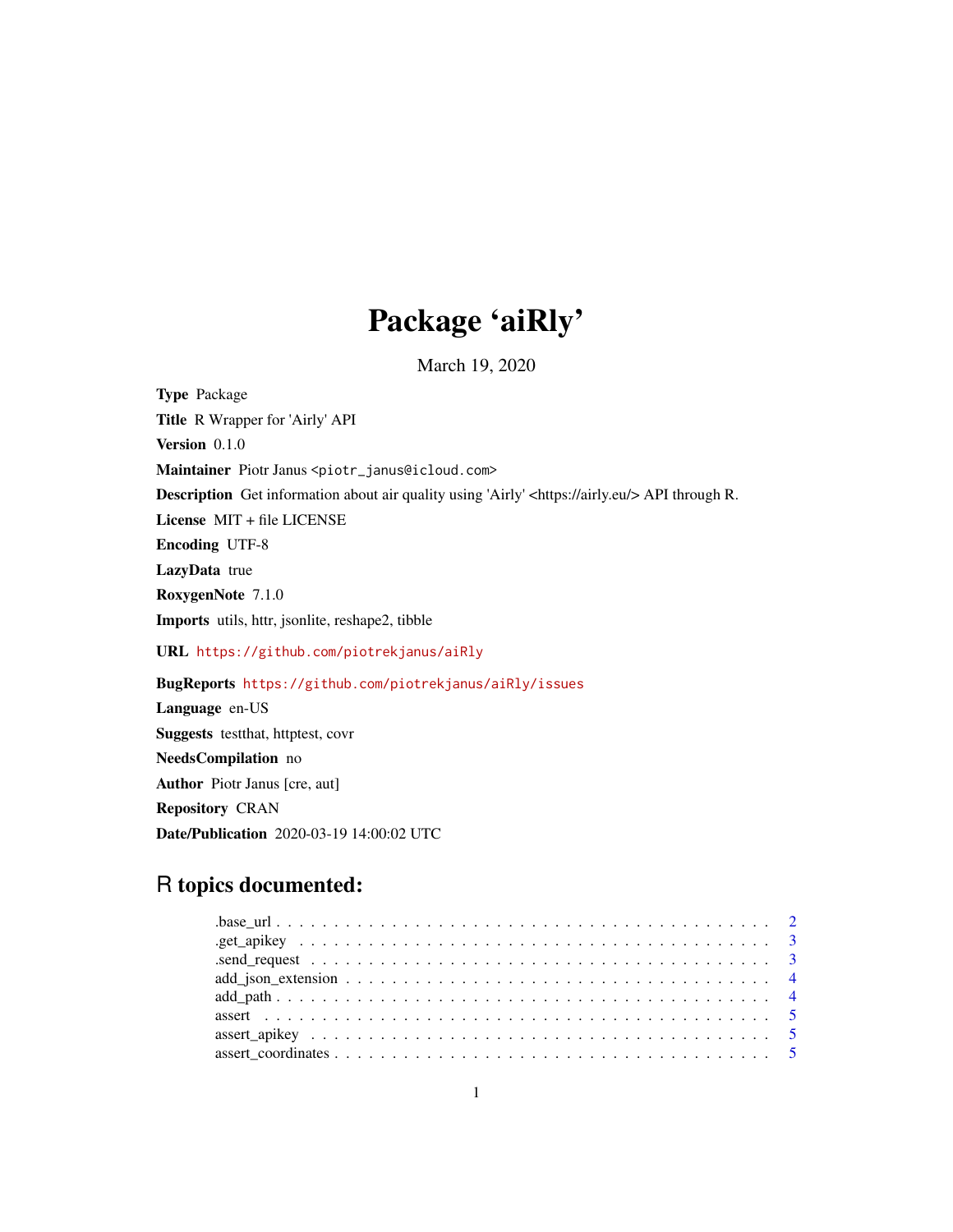<span id="page-1-0"></span>

| 6                                                                                                             |
|---------------------------------------------------------------------------------------------------------------|
| 6                                                                                                             |
| $\overline{7}$                                                                                                |
| $\overline{7}$                                                                                                |
| 8                                                                                                             |
| 8                                                                                                             |
| 9                                                                                                             |
| 9                                                                                                             |
| 10                                                                                                            |
| <b>10</b>                                                                                                     |
| 11                                                                                                            |
| 11                                                                                                            |
| 12                                                                                                            |
| 12                                                                                                            |
| 13                                                                                                            |
| 14                                                                                                            |
| 14                                                                                                            |
| 15<br>$is\_arity\_api\_response \ldots \ldots \ldots \ldots \ldots \ldots \ldots \ldots \ldots \ldots \ldots$ |
| 15                                                                                                            |
| 16                                                                                                            |
| 16                                                                                                            |
| 17                                                                                                            |
| 17                                                                                                            |
| 18                                                                                                            |
| 18                                                                                                            |
| 19                                                                                                            |
| 19                                                                                                            |
| <b>20</b>                                                                                                     |
| <b>20</b>                                                                                                     |
|                                                                                                               |

#### **Index** [21](#page-20-0)

.base\_url *Return base url of Airly API v2*

### Description

Return base url of Airly API v2

### Usage

.base\_url()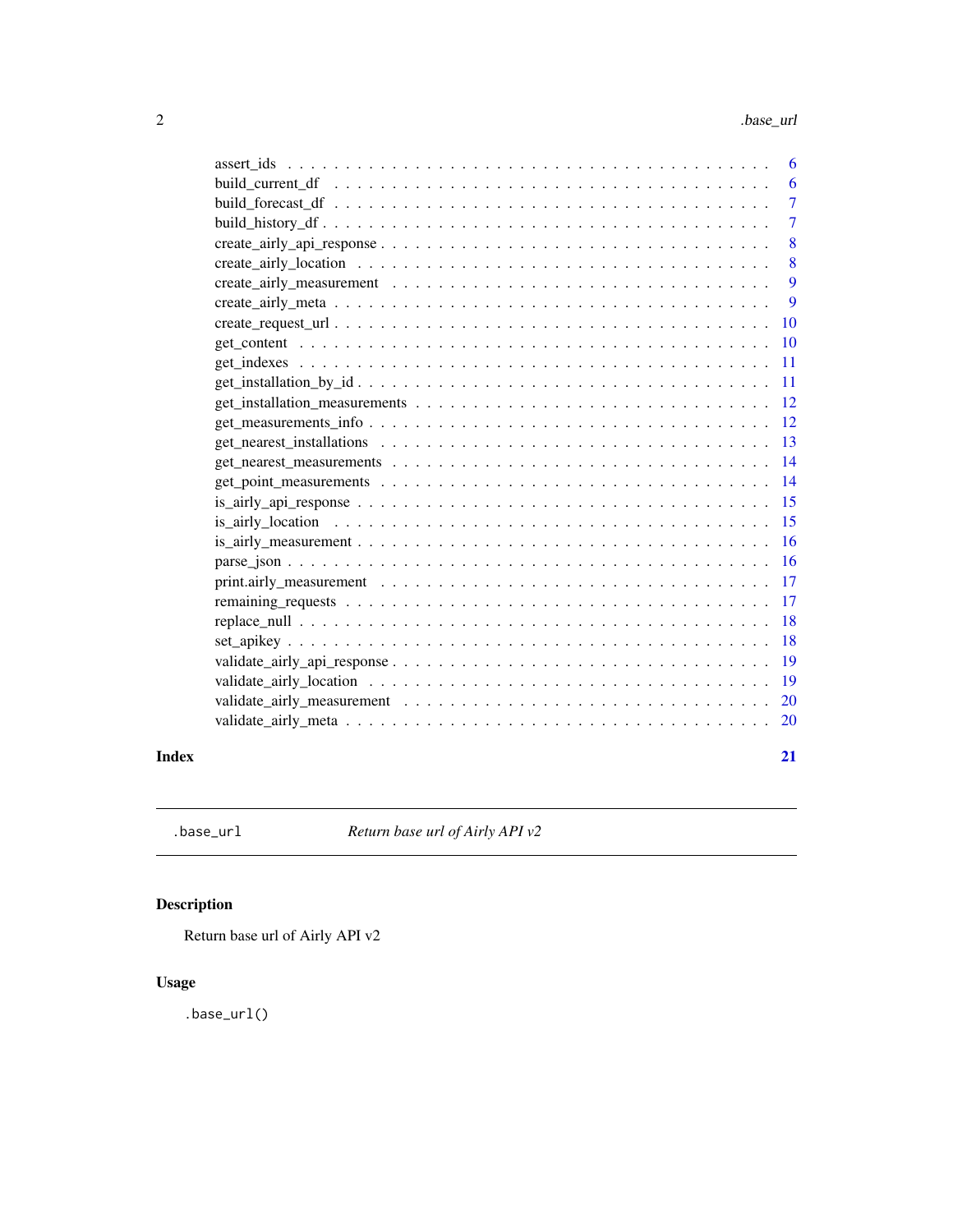<span id="page-2-0"></span>.get\_apikey *Get Airly apikey*

#### Description

Get apikey that was set by user

#### Usage

.get\_apikey()

#### Value

apikey value of set api key

.send\_request *Sends a request to the specified url and retrieves it's content.*

#### Description

Sends a request to the specified url and retrieves it's content.

#### Usage

```
.send_request(request_url, apikey, query = NULL)
```
#### Arguments

| request_url | url to be used                                                               |
|-------------|------------------------------------------------------------------------------|
| apikey      | airly apikey                                                                 |
| query       | Default value is NULL. Optional argument if you want to add query to request |

#### Value

parsed content of the response object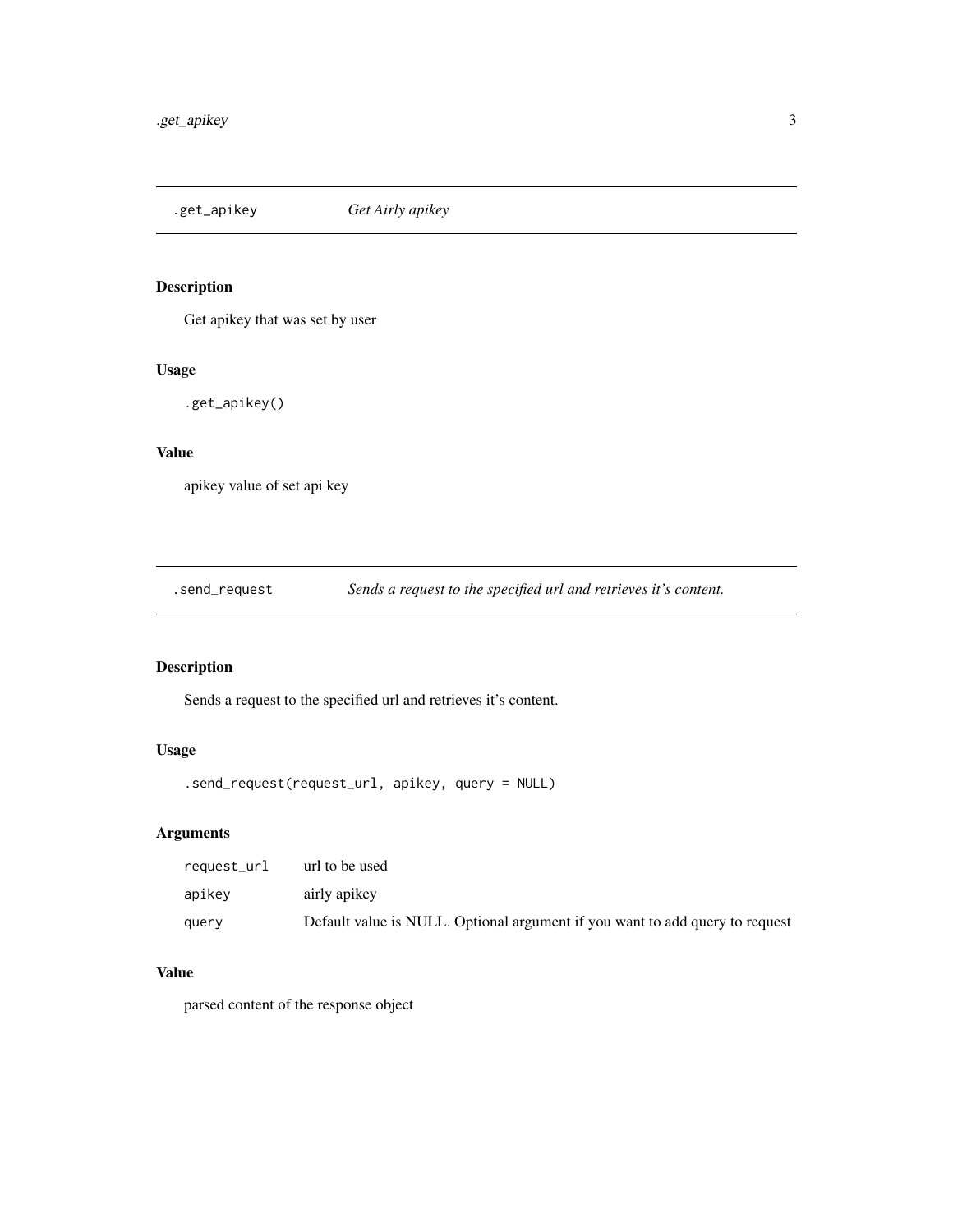<span id="page-3-0"></span>add\_json\_extension *Adds the json extension to the given url*

#### Description

Adds the json extension to the given url

#### Usage

```
add_json_extension(url)
```
#### Arguments

url base url to which the json extension should be added

#### Value

url with the json extension added

add\_path *Adds the given path to the given url*

#### Description

Adds the given path to the given url

#### Usage

add\_path(url, path)

#### Arguments

| url  | base url to which the path should be added |
|------|--------------------------------------------|
| path | path that should be added to the url       |

#### Value

url with the given path added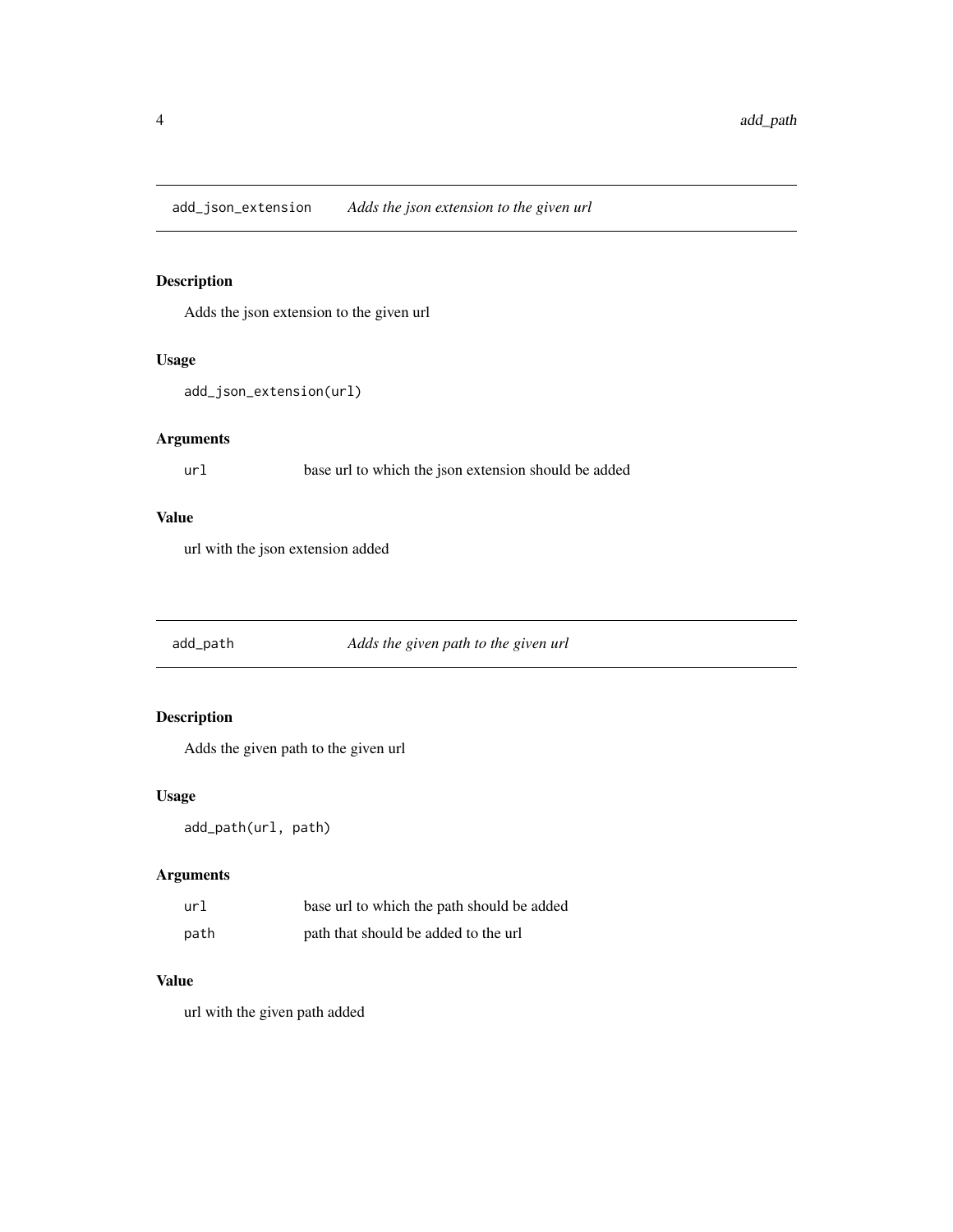<span id="page-4-0"></span>

#### Description

Asserts a given expression and throws an error if it returns FALSE

#### Usage

```
assert(expression, error)
```
#### Arguments

| expression | R expression to be evaluated                                 |
|------------|--------------------------------------------------------------|
| error      | message to be displayed when the expression is not fulfilled |

| Checks whether apikey is correctly set<br>assert_apikey |
|---------------------------------------------------------|
|---------------------------------------------------------|

#### Description

Checks whether apikey is correctly set

#### Usage

```
assert_apikey(key)
```
#### Arguments

key airly apikey

assert\_coordinates *Checks whether apikey is correctly set*

#### Description

Checks whether apikey is correctly set

#### Usage

assert\_coordinates(lat, lng)

#### Arguments

| lat | latitude as decimal degree  |
|-----|-----------------------------|
| lng | longitude as decimal degree |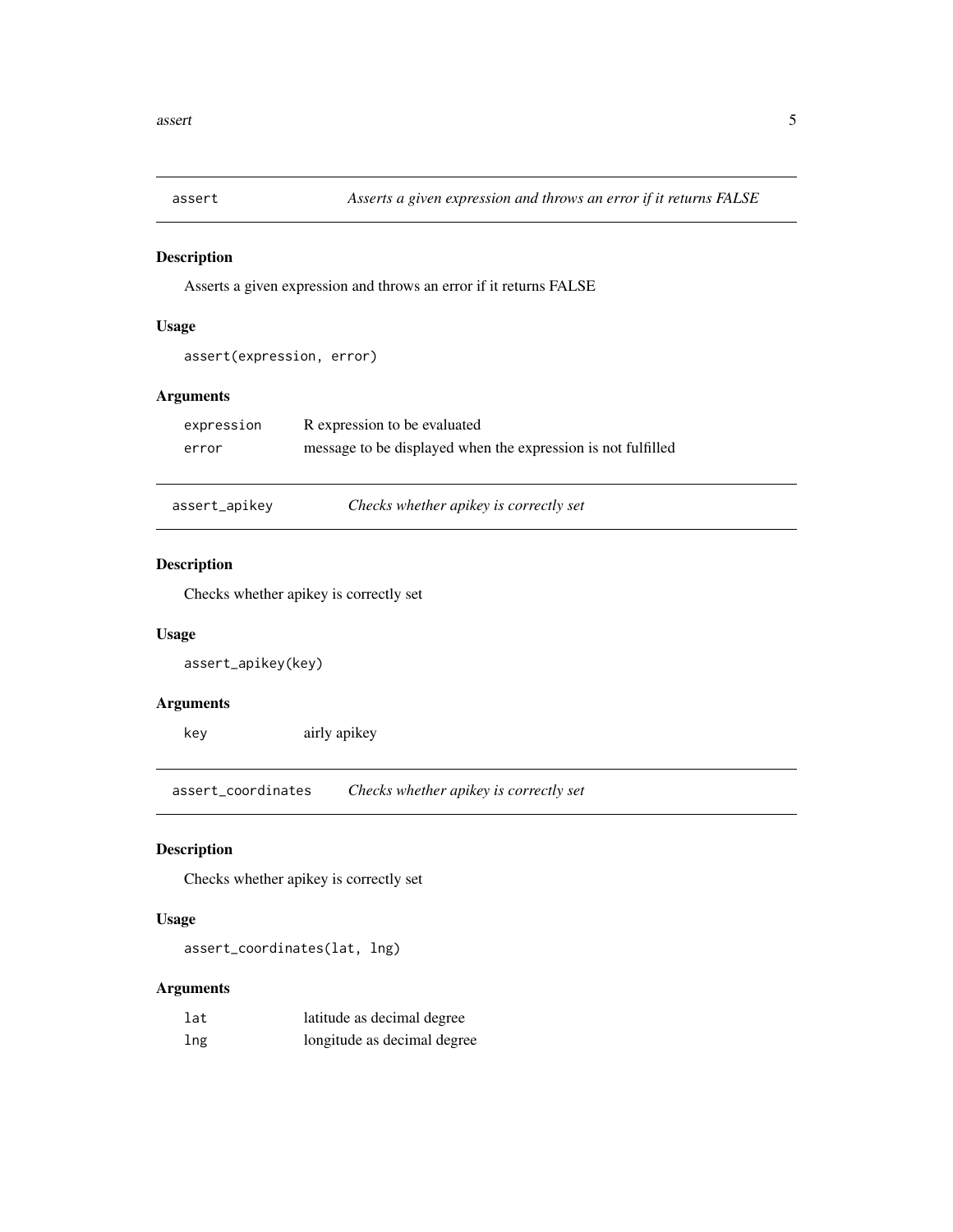<span id="page-5-0"></span>

#### Description

Checks whether ids are correctly defined. If not throws an error

#### Usage

assert\_ids(ids)

#### Arguments

ids maximum number of ids to retrieve

build\_current\_df *Creates an object representing Airly measurement*

#### Description

Creates an object representing Airly measurement

#### Usage

```
build_current_df(item)
```
#### Arguments

item list returned by Airly API

#### Value

object representing a airly\_measurement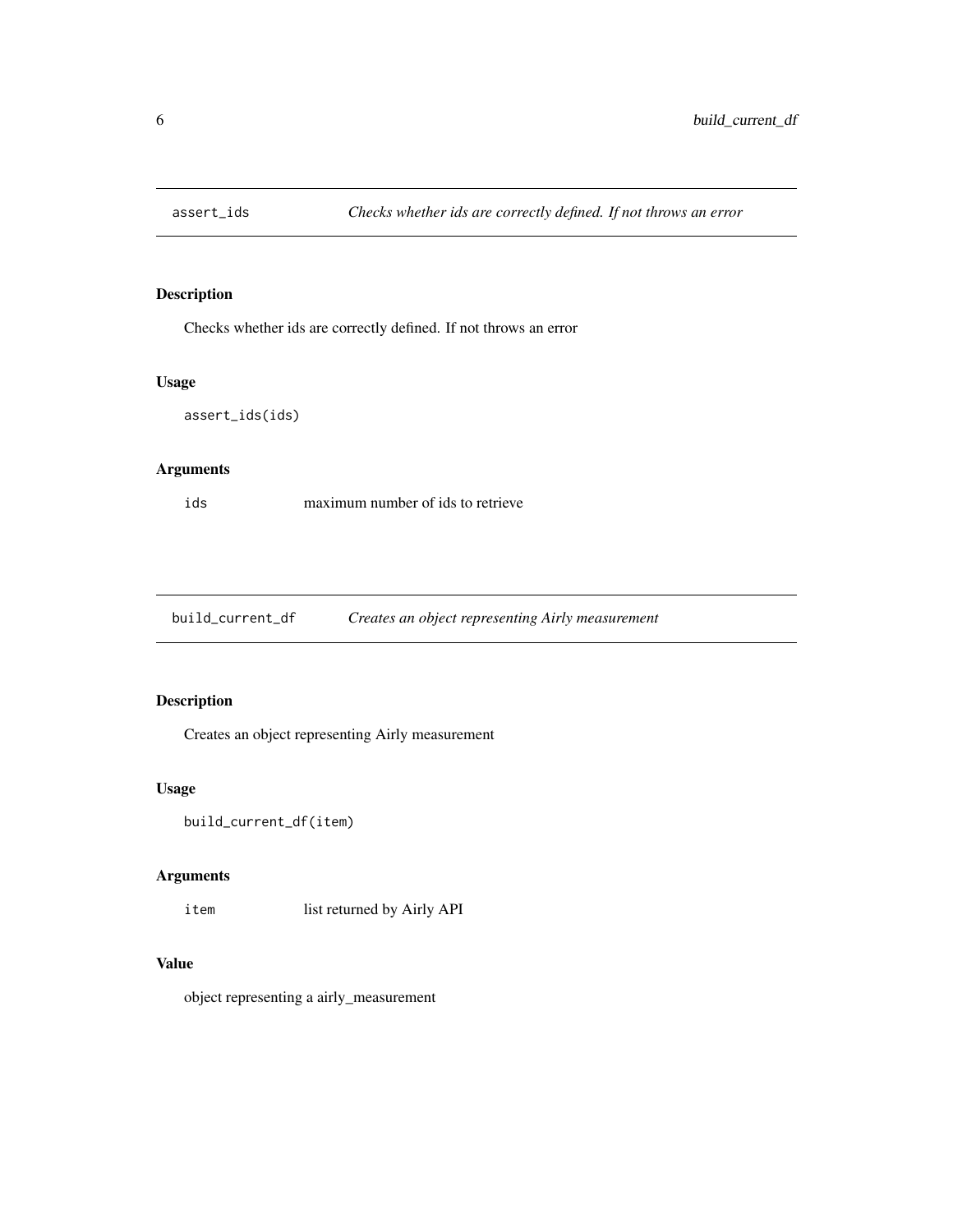<span id="page-6-0"></span>build\_forecast\_df *Creates object containing information about history data for given API response*

#### Description

Creates object containing information about history data for given API response

#### Usage

```
build_forecast_df(item)
```
#### Arguments

item list returned by Airly API

#### Value

tibble representing a airly\_measurement with time, measures and indexes fields

| build_history_df | Creates object containing information about history data for given |
|------------------|--------------------------------------------------------------------|
|                  | API response                                                       |

#### Description

Creates object containing information about history data for given API response

#### Usage

```
build_history_df(item)
```
#### Arguments

item list returned by Airly API

#### Value

tibble representing a airly\_measurement with time, measures and indexes fields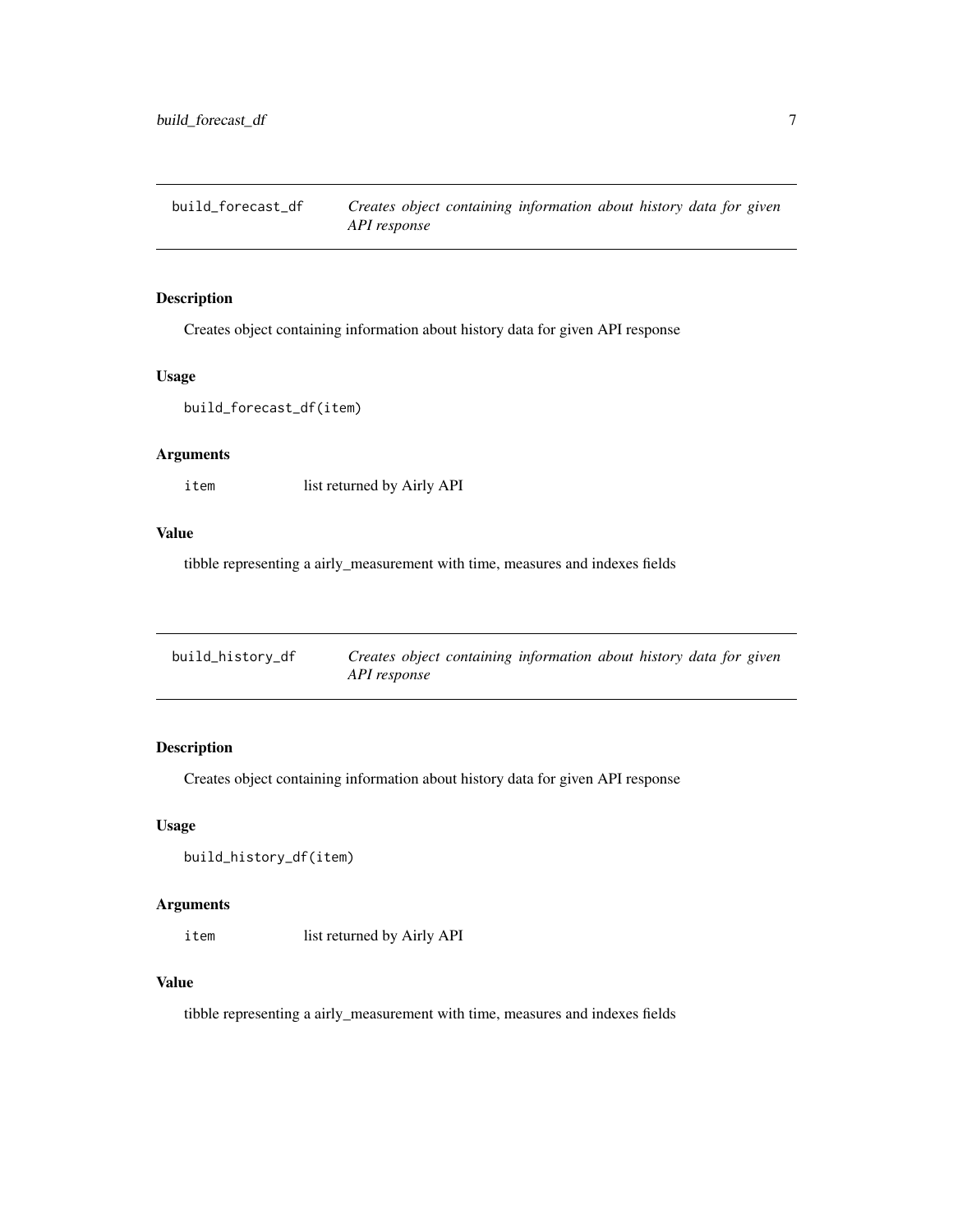```
create_airly_api_response
```
*Creates an object representing a response from the Airly API. Also every API call return information about current limits What is used to assign variables in pkg.env*

#### Description

Creates an object representing a response from the Airly API. Also every API call return information about current limits What is used to assign variables in pkg.env

#### Usage

create\_airly\_api\_response(response)

#### Arguments

response response object

#### Value

object representing a response from the Airly API

create\_airly\_location *Creates an object representing Airly location*

#### Description

Creates an object representing Airly location

#### Usage

```
create_airly_location(item)
```
#### Arguments

item list returned by Airly API

#### Value

tibble representing an airly\_location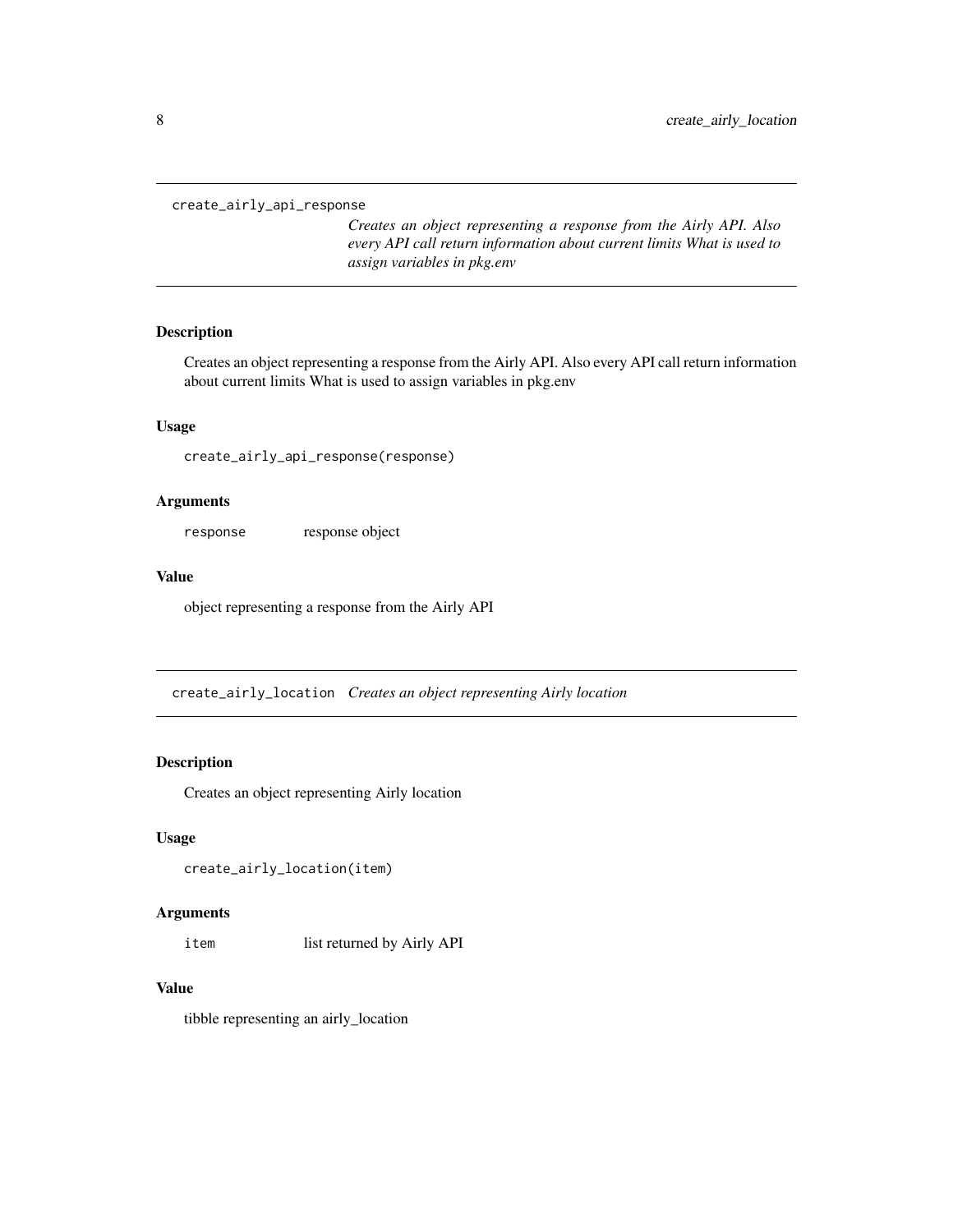<span id="page-8-0"></span>create\_airly\_measurement

*Creates an object representing Airly measurement*

#### Description

Creates an object representing Airly measurement

#### Usage

create\_airly\_measurement(item)

#### Arguments

item list returned by Airly API

#### Value

object representing a airly\_measurement

create\_airly\_meta *Creates a data.frame representing Airly meta*

#### Description

Creates a data.frame representing Airly meta

#### Usage

```
create_airly_meta(item)
```
#### Arguments

item list returned by Airly API

#### Value

data.frame representing an airly\_meta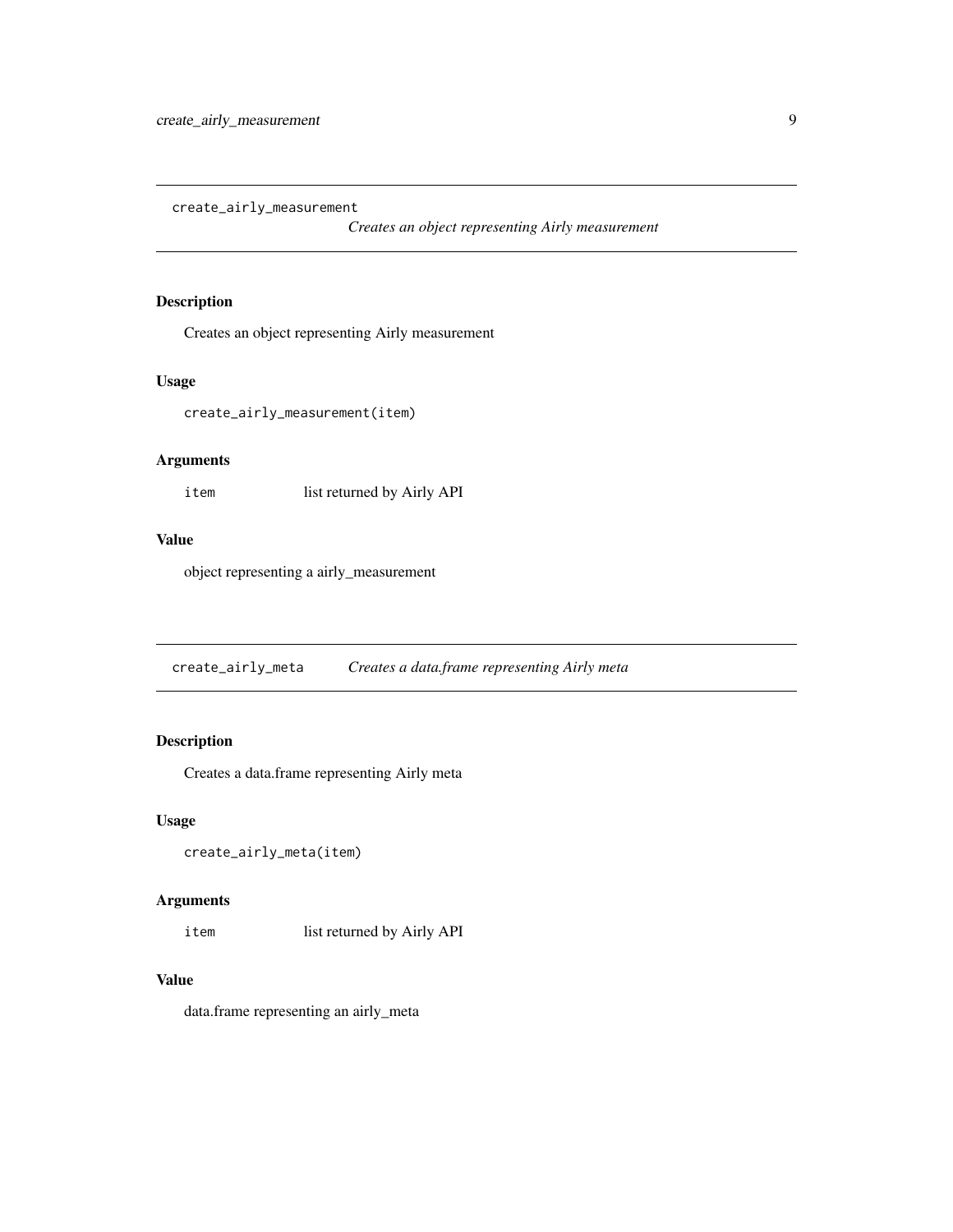<span id="page-9-0"></span>create\_request\_url *Creates a request url based on the given base url and passed paths. The json extensions is added automatically.*

#### Description

Creates a request url based on the given base url and passed paths. The json extensions is added automatically.

#### Usage

```
create_request_url(url, paths, add_json_ext = TRUE)
```
#### Arguments

| url          | base url of the request                                     |
|--------------|-------------------------------------------------------------|
| paths        | vector of paths that should be added to the url             |
| add_json_ext | boolean indicating if include ".json" at the end of request |

#### Value

request url with added paths and the json extension

get\_content *Retrieves the response content*

#### Description

Retrieves the response content

#### Usage

```
get_content(x)
```
#### Arguments

x airly\_api\_response object to retrieve content from

#### Value

content of the given airly\_api\_response object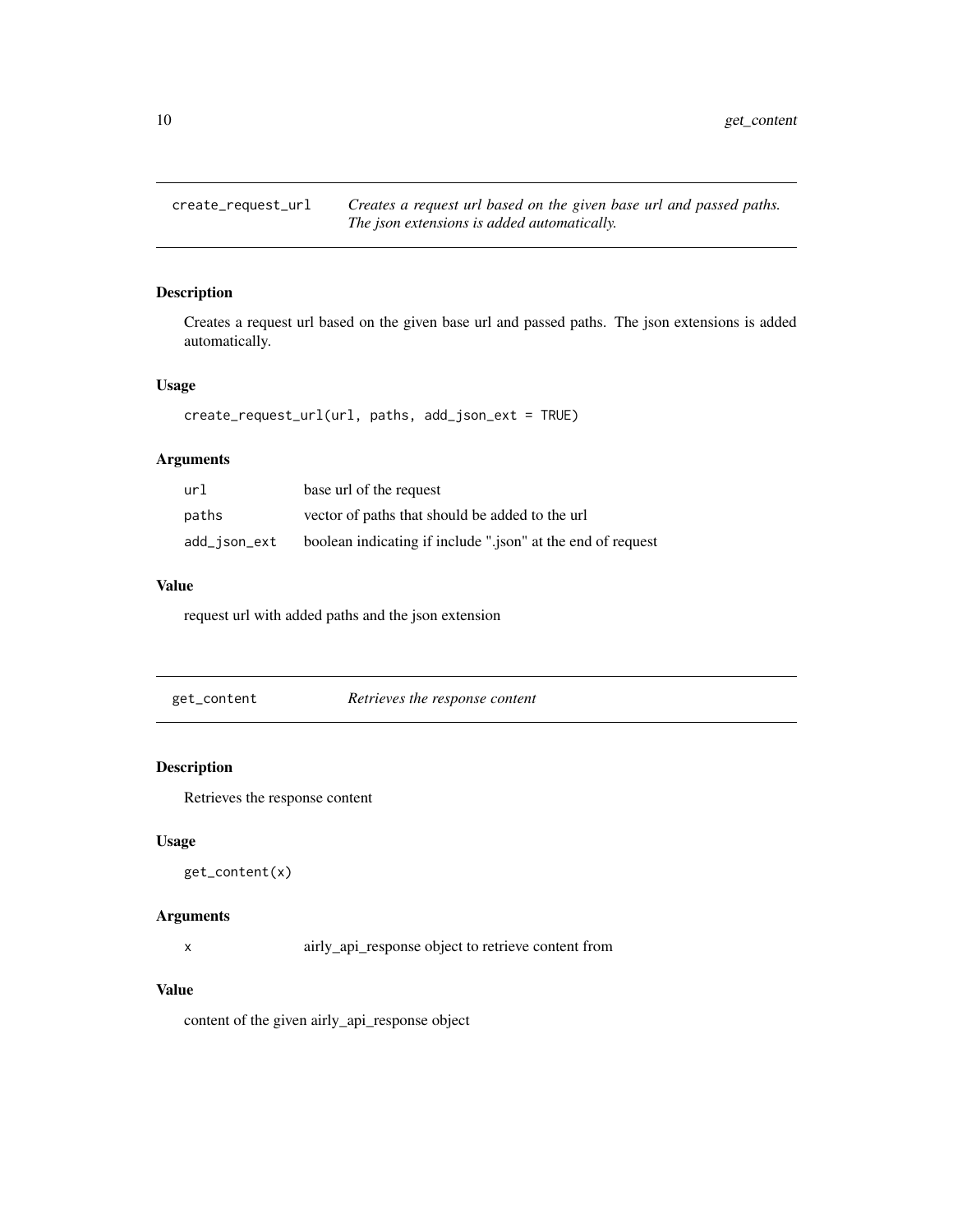<span id="page-10-0"></span>

#### Description

Endpoint returns a list of all the index types supported in the API along with lists of levels defined per each index type.

#### Usage

```
get_indexes()
```
#### Value

object of airly\_meta class

#### Examples

get\_indexes()

get\_installation\_by\_id

*Get Airly installation by id*

#### Description

Endpoint returns single installation metadata, given by id

#### Usage

get\_installation\_by\_id(id)

#### Arguments

id integer

#### Value

airly\_location item

#### Examples

get\_installation\_by\_id(2137)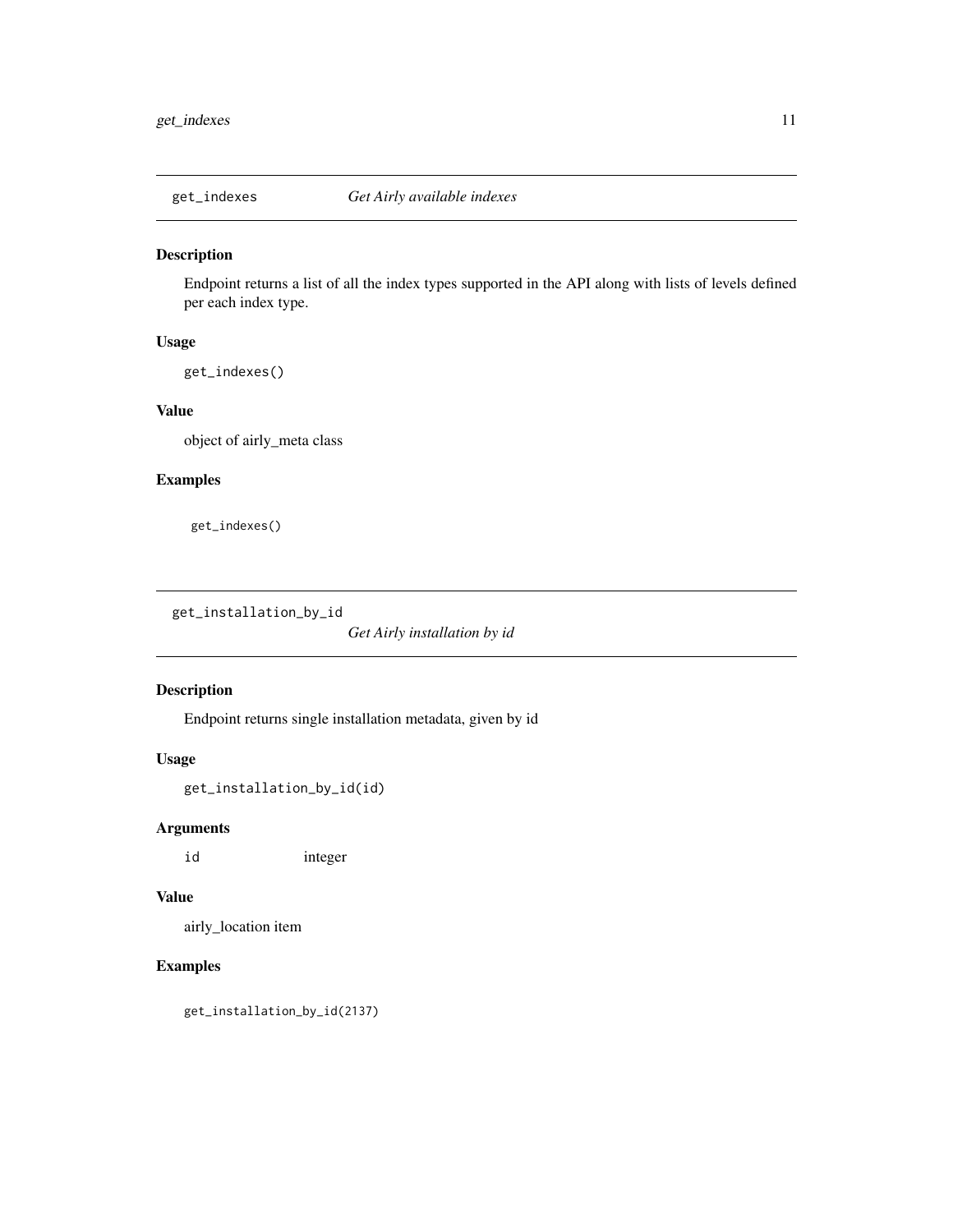```
get_installation_measurements
```
*Get Airly measurements for any geographical location given installation id*

#### Description

Endpoint returns measurements for concrete installation given by installation Id

#### Usage

get\_installation\_measurements(id)

#### Arguments

id integer, installation identifier

#### Value

object of airly\_measurements class

#### Examples

get\_installation\_measurements(8077)

get\_measurements\_info *Get measures used in Airly*

#### Description

Endpoint returns list of all the measurement types supported in the API along with their names and units.

#### Usage

```
get_measurements_info()
```
#### Value

data.frame with measure names and units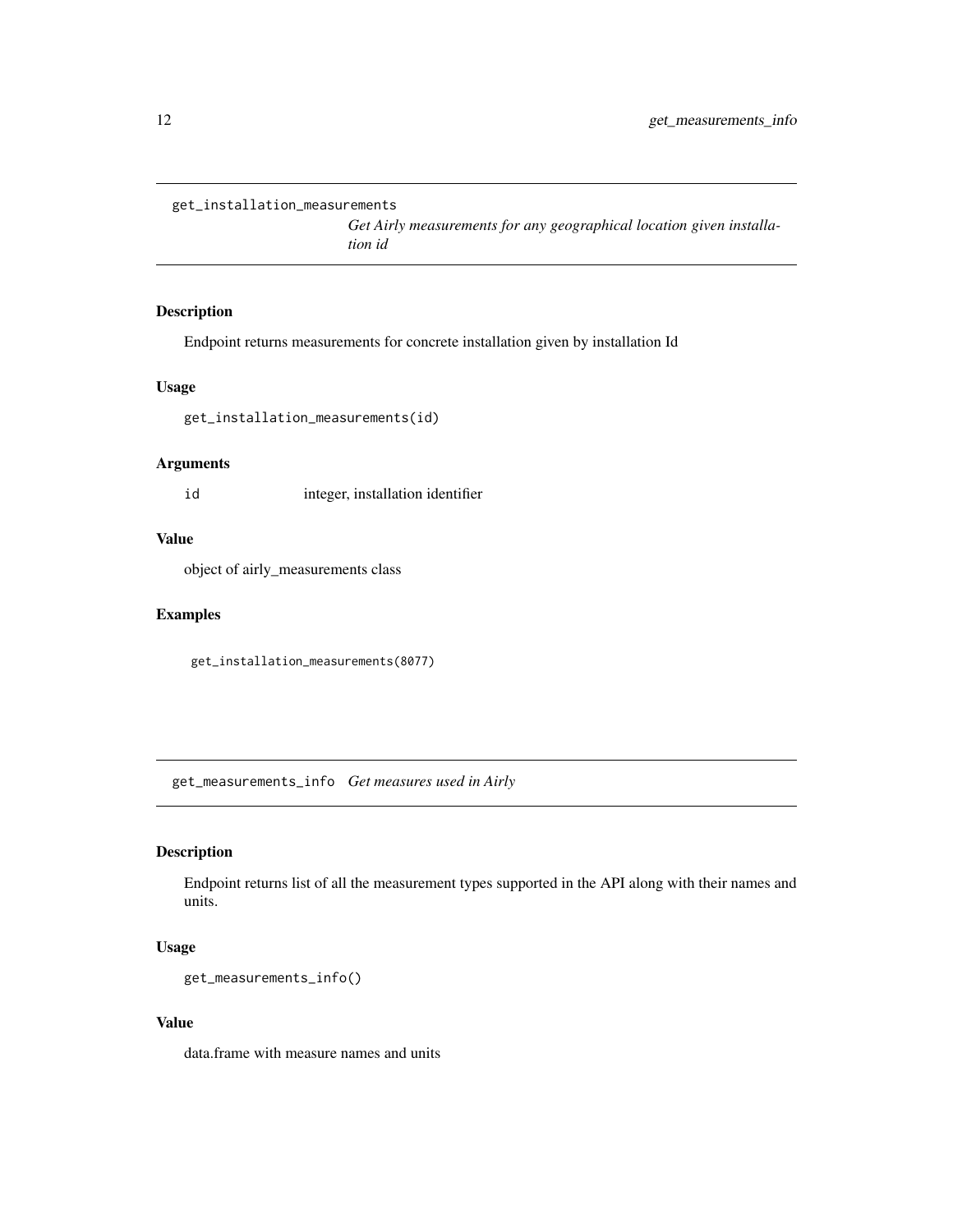#### <span id="page-12-0"></span>Examples

get\_measurements\_info()

get\_nearest\_installations

*Get Airly nearest installations to given point*

#### Description

Endpoint returns list of installations which are closest to a given point, sorted by distance to that point.

#### Usage

```
get_nearest_installations(lat, lng, max_distance = NULL, max_results = NULL)
```
#### Arguments

| lat          | latitude as decimal degree                                                                                                                         |
|--------------|----------------------------------------------------------------------------------------------------------------------------------------------------|
| lng          | longitude as decimal degree                                                                                                                        |
| max_distance | default value 3.0. All the returned installations must be located within this limit<br>from the given point (in km). Negative value means no limit |
| max results  | default value 1. Maximum number of installations to return. Negative value<br>means no limit                                                       |

#### Value

data.frame of airly\_location items

#### Examples

```
get_nearest_installations(50.11670, 19.91429, max_distance = 20)
```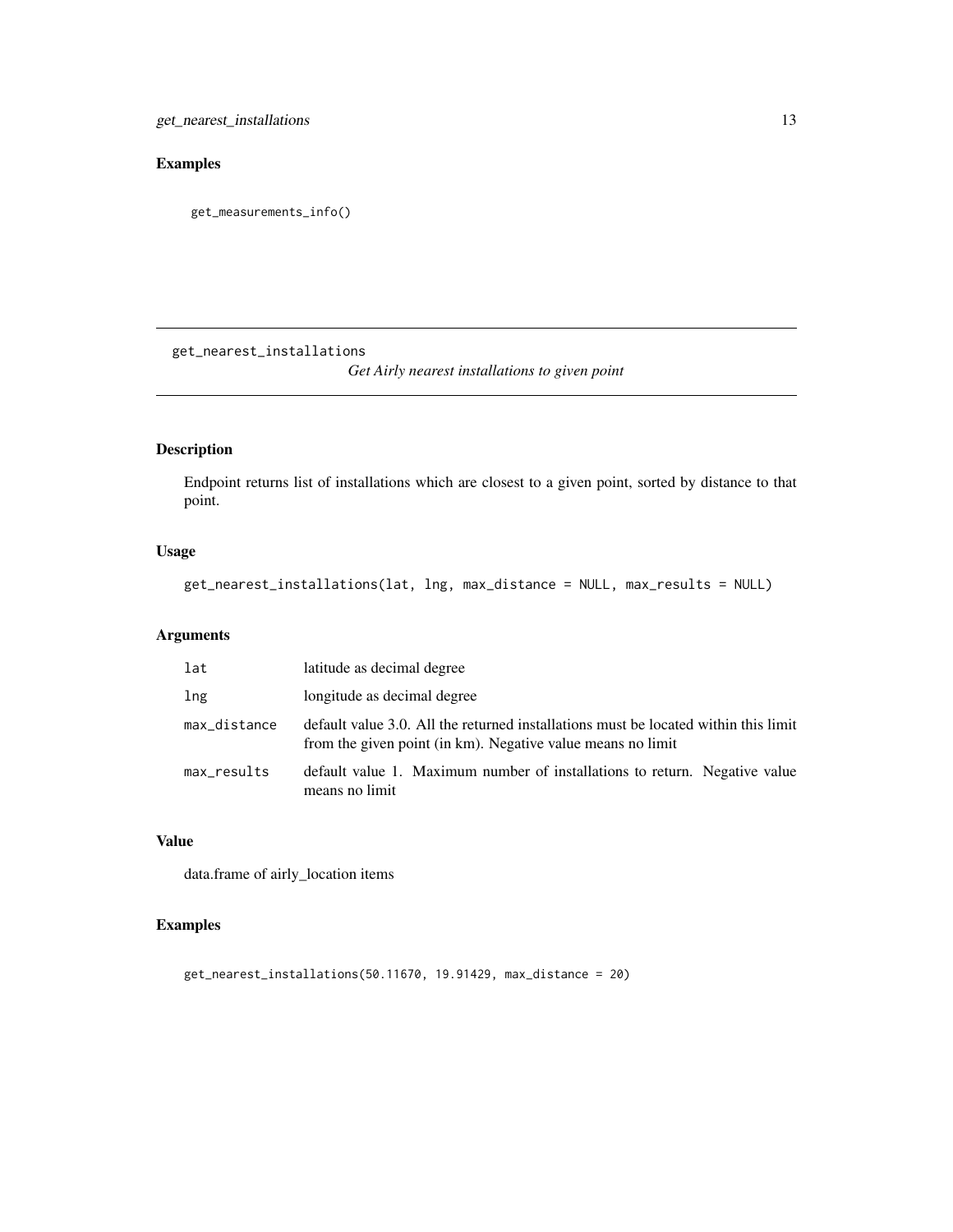```
get_nearest_measurements
```
*Get Airly nearest measurements to given point*

#### Description

Endpoint returns measurements for an installation closest to a given location

#### Usage

```
get_nearest_measurements(lat, lng, max_distance = NULL)
```
#### Arguments

| lat          | latitude as decimal degree                                                                                                                         |
|--------------|----------------------------------------------------------------------------------------------------------------------------------------------------|
| lng          | longitude as decimal degree                                                                                                                        |
| max distance | default value 3.0. All the returned installations must be located within this limit<br>from the given point (in km). Negative value means no limit |

#### Value

data.frame of airly\_measurements items

#### Examples

get\_nearest\_measurements(50.11670, 19.91429, max\_distance = 10)

get\_point\_measurements

*Get Airly measurements for any geographical location*

#### Description

Endpoint returns measurements for any geographical location

#### Usage

get\_point\_measurements(lat, lng)

#### Arguments

| lat | latitude as decimal degree  |
|-----|-----------------------------|
| lng | longitude as decimal degree |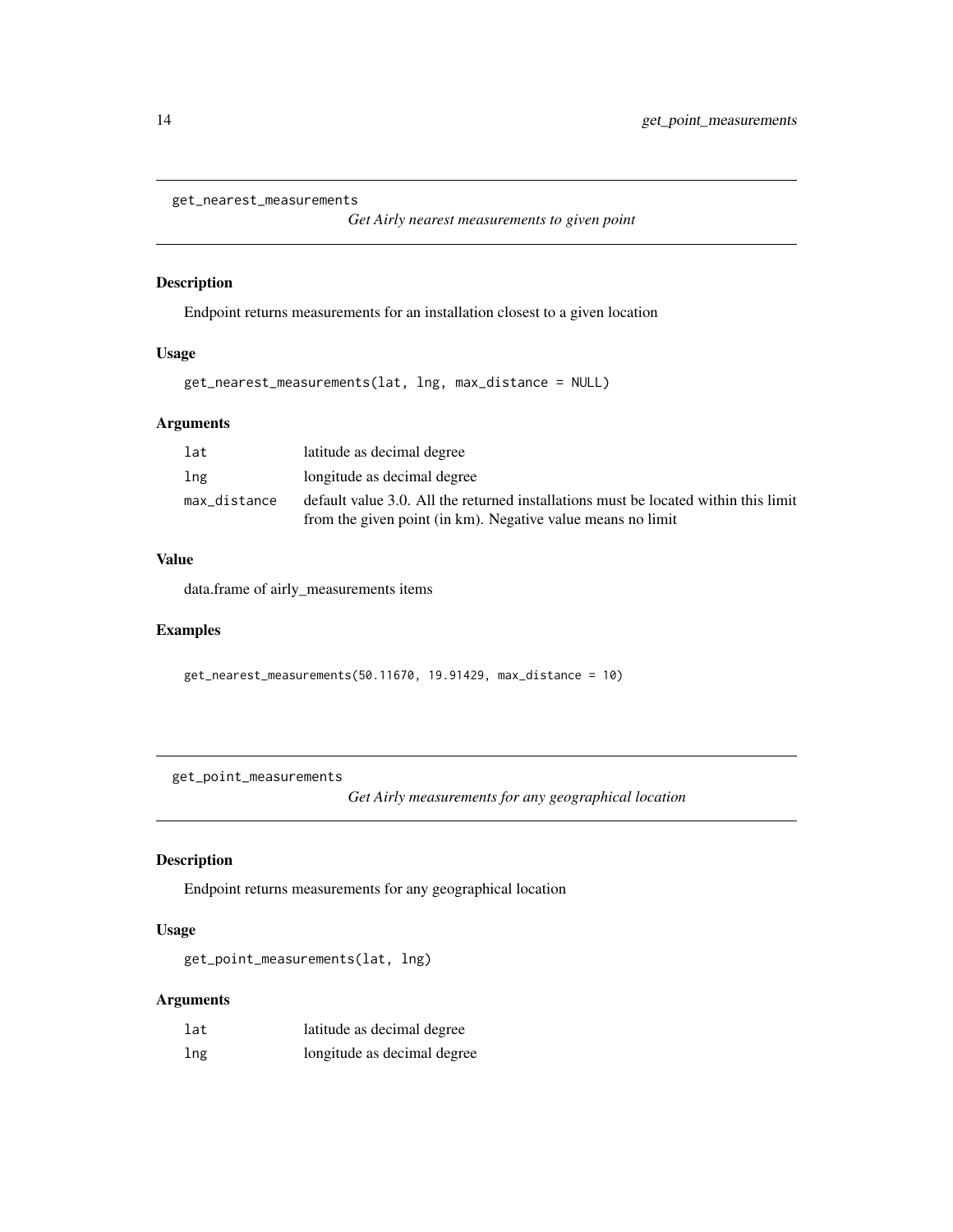#### <span id="page-14-0"></span>Value

object of airly\_measurements class

#### Examples

```
get_point_measurements(50.11670, 19.91429)
```
is\_airly\_api\_response *Checks whether the given object is of the class airly\_api\_response*

#### Description

Checks whether the given object is of the class airly\_api\_response

#### Usage

is\_airly\_api\_response(x)

#### Arguments

x object to test if it is of the class airly\_api\_response

#### Value

TRUE if the object is of the class airly\_api\_response

is\_airly\_location *Checks whether the given object is of the class airly\_location*

#### Description

Checks whether the given object is of the class airly\_location

#### Usage

is\_airly\_location(x)

#### Arguments

x object to test if it is of the class airly\_location

#### Value

TRUE if the object is of the class airly\_location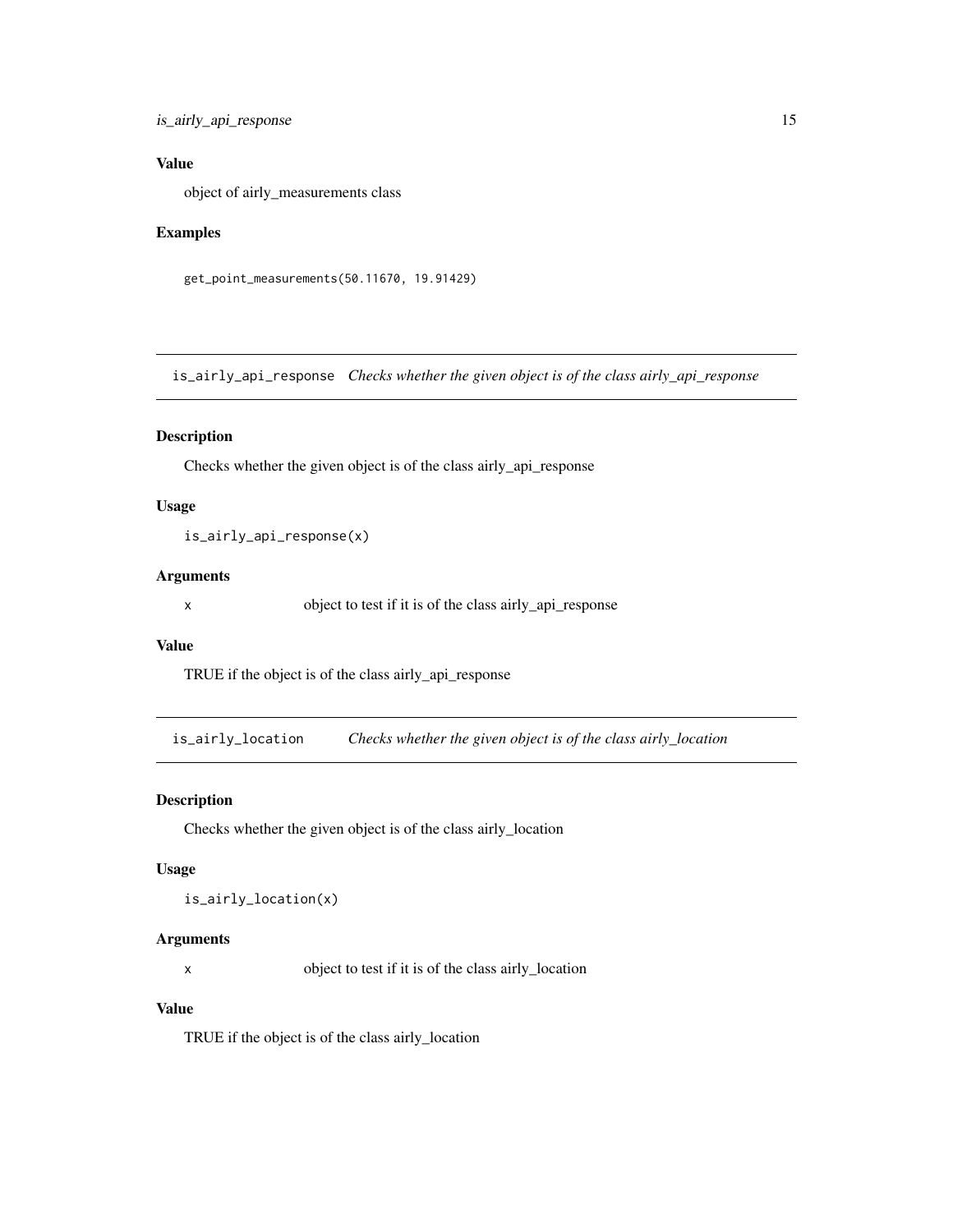<span id="page-15-0"></span>is\_airly\_measurement *Checks whether the given object is of the class airly\_measurement*

#### Description

Checks whether the given object is of the class airly\_measurement

#### Usage

```
is_airly_measurement(x)
```
#### Arguments

x object to test if it is of the class airly\_measurement

#### Value

TRUE if the object is of the class airly\_measurement

parse\_json *Parses a json response*

#### Description

Parses a json response

#### Usage

```
parse_json(response)
```
#### Arguments

response response object to parse

#### Value

parsed content of the given response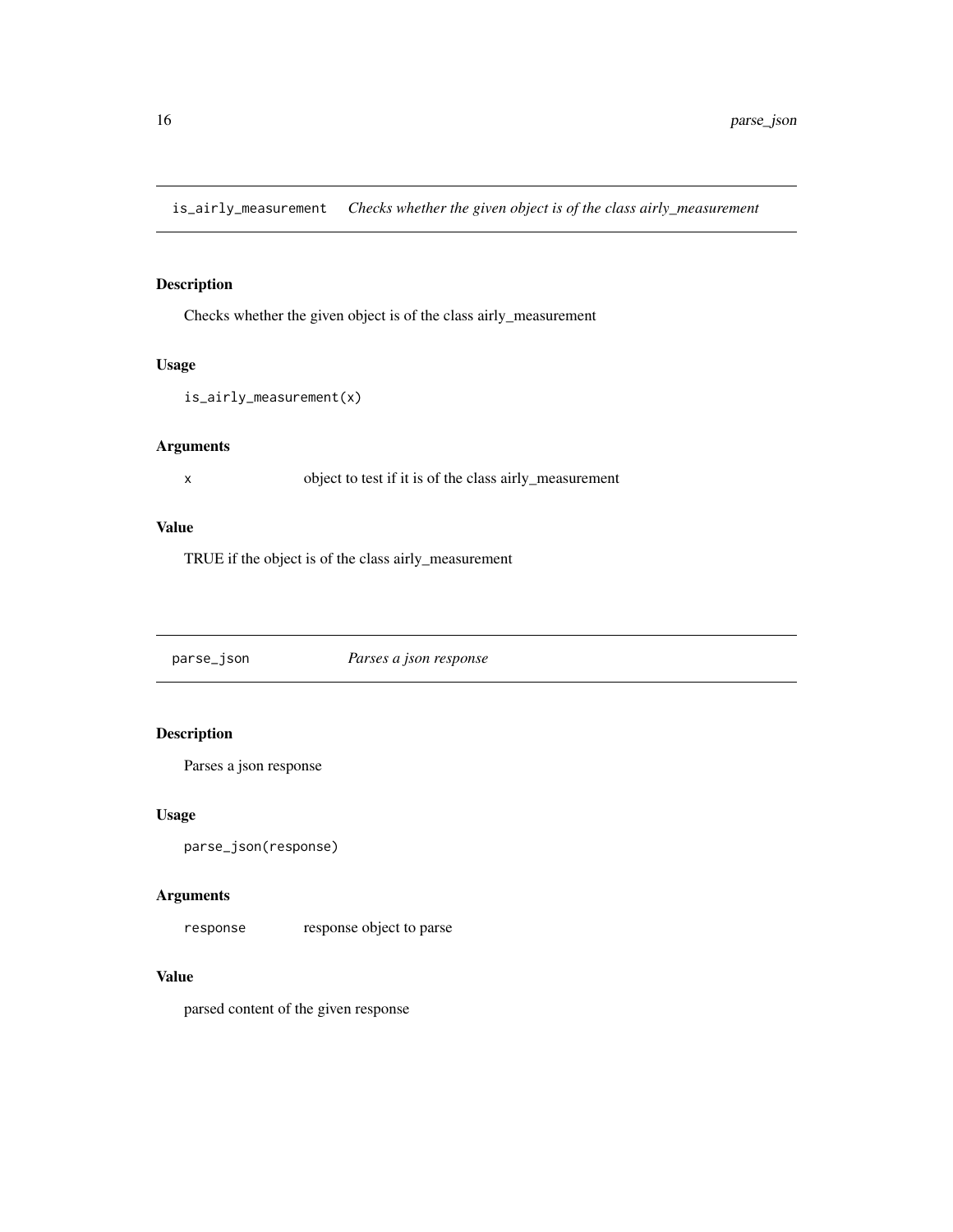<span id="page-16-0"></span>print.airly\_measurement

*Print for "airly\_measurement" type objects*

#### Description

Print for "airly\_measurement" type objects

#### Usage

```
## S3 method for class 'airly_measurement'
print(x, \ldots)
```
#### Arguments

| $\mathsf{x}$ | "airly_measurement" type list                     |
|--------------|---------------------------------------------------|
| $\cdots$     | further arguments passed to or from other methods |

remaining\_requests *Get information about remaining API requests*

#### Description

Default rate limit per apikey is 100 API requests per day for all users. In order to get information, user has to make at least one request.

#### Usage

remaining\_requests()

#### Value

list containing information about remaining requests and daily limit

#### Examples

```
# Make any request before calling this function
remaining_requests()
```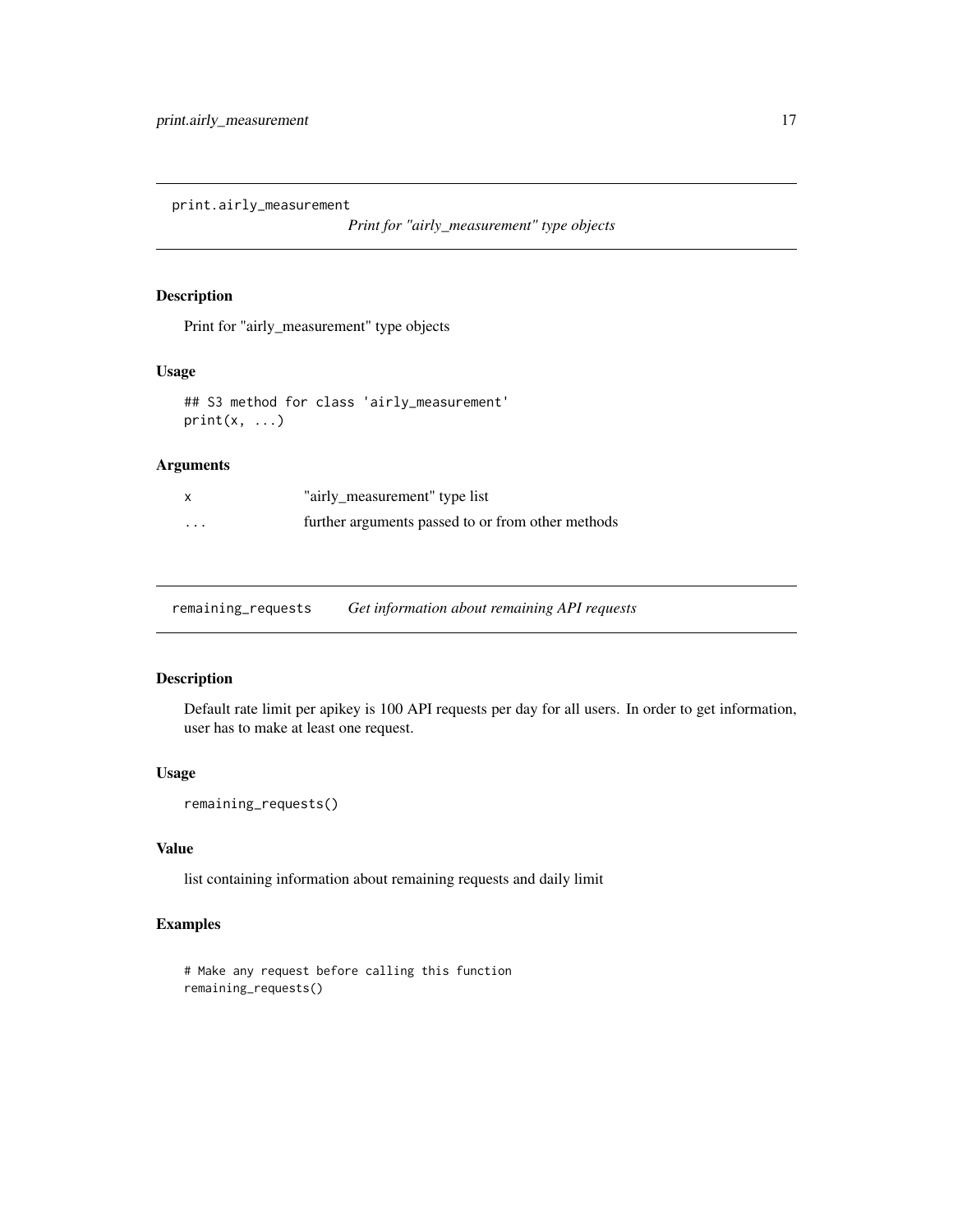<span id="page-17-0"></span>

#### Description

Replaces NULL with NA for nested lists. Useful when NULL value leads to error while object casting

#### Usage

replace\_null(x)

#### Arguments

x nested list

#### Value

same list with NULL replaced with NA

| set_apikey | Set Airly apikey |  |
|------------|------------------|--|
|------------|------------------|--|

#### Description

On a free plan, API consumer is required to use our API only in non-commercial projects. More details are available in under <https://airly.eu/docs/tos-en.pdf>.

#### Usage

```
set_apikey(key)
```
#### Arguments

key string. Get your api key <https://developer.airly.eu/>

#### Examples

set\_apikey("abctest")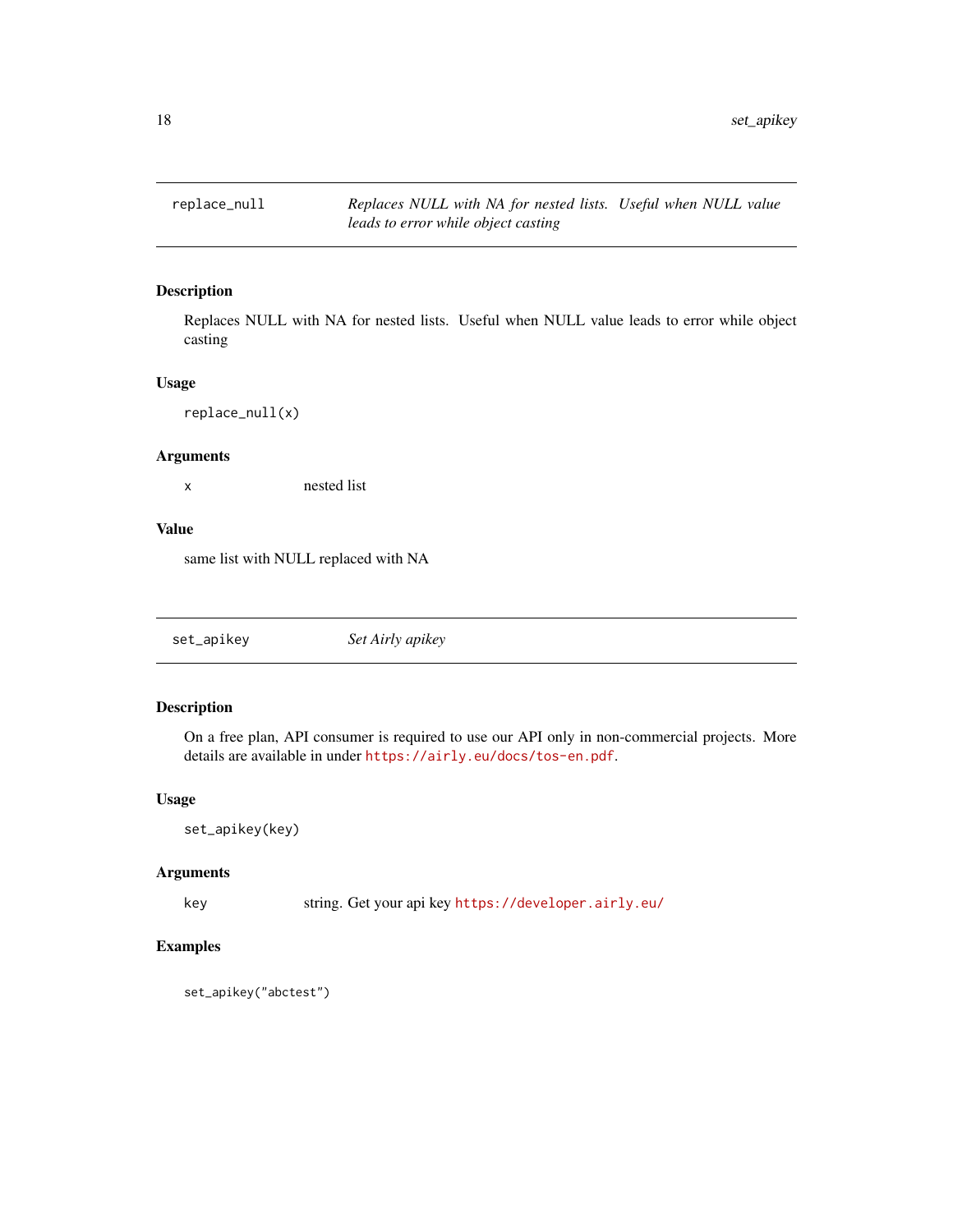<span id="page-18-0"></span>validate\_airly\_api\_response

*Checks if the given response is not empty and that it did not return an error http code.*

#### Description

Checks if the given response is not empty and that it did not return an error http code.

#### Usage

validate\_airly\_api\_response(airly\_api\_response)

#### Arguments

airly\_api\_response airly\_api\_response object to be checked

validate\_airly\_location *Checks whether the given object is correctly defined airly\_location class*

#### Description

Checks whether the given object is correctly defined airly\_location class

#### Usage

```
validate_airly_location(airly_location)
```
#### Arguments

airly\_location tibble airly\_location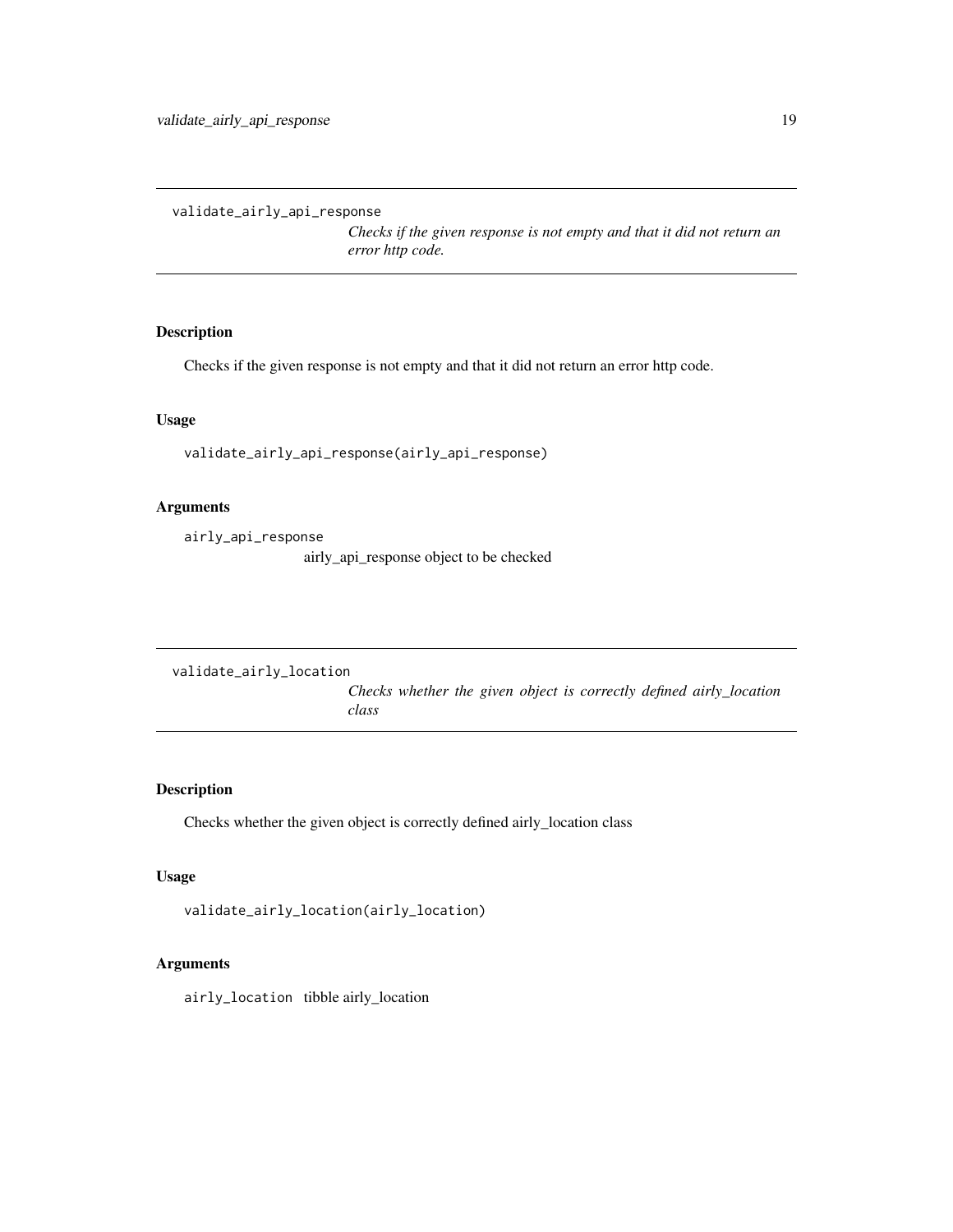```
validate_airly_measurement
```
*Checks whether the given object is correctly defined airly\_measurement class*

#### Description

Checks whether the given object is correctly defined airly\_measurement class

#### Usage

validate\_airly\_measurement(airly\_measurement)

#### Arguments

airly\_measurement

object of the class airly\_measurement

validate\_airly\_meta *Checks whether the given object is correctly correctly defined*

#### Description

Checks whether the given object is correctly correctly defined

#### Usage

validate\_airly\_meta(airly\_meta)

#### Arguments

airly\_meta object of the class airly\_meta